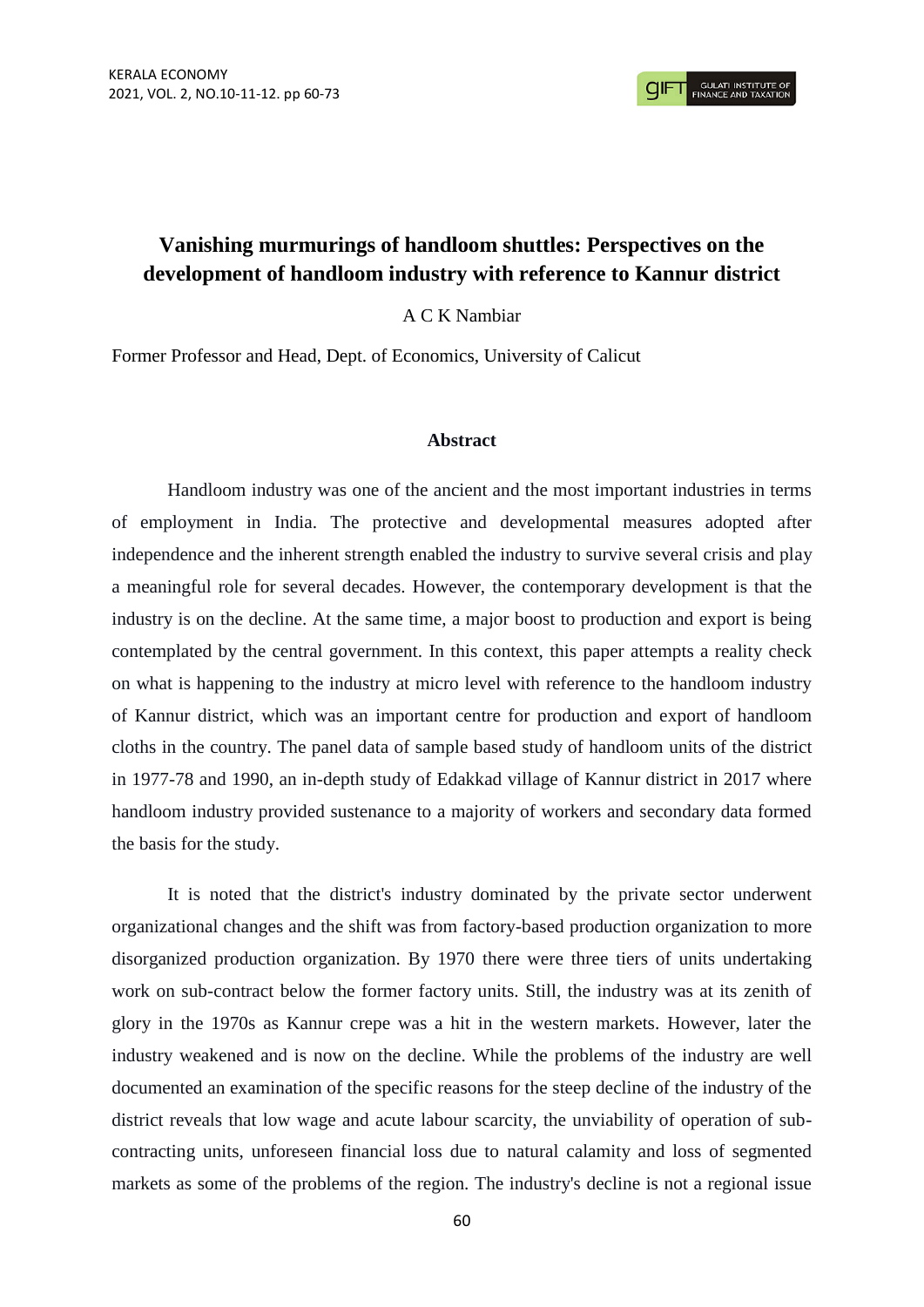but is state and nationwide phenomenon. In this scenario, it is open to doubt whether the handloom industry can be geared to make a quantum jump in the production of cloths as currently envisaged by the central government.

### **Introduction**

The handloom industry of Kannur is centuries old. It was also the most important industry of the district as it provided livelihood to the vast majority of the population in many villages in the past. The impeccable quality, elegant designs, characteristic weaving and policy support of the government enabled the industry not only to survive and develop even when faced with several adversities. The 1970 - 80 decade is distinct in the history of Kannur handlooms being at the pinnacle of glory. However, later evidence indicates that the industry weakened and started declining in the following decades. In fact, in a village of the district where handloom weaving was the mainstay of the majority of workers in the 1960's the industry is now almost extinct. Paradoxically the central government has recently constituted a Working Group to submit a blueprint for doubling the production of handloom products from the level of Rs. 60000 crores to Rs. 120000 crores and raise the export of handloom products from Rs. 2500 crore to Rs. 10000 crores in three years (Malayala Manorama 2021). In this context, a reality check on the industry's current status assumes significance. This paper is an attempt in this direction as on examining briefly the important development phases of the industry in the district, portrays the course of development of the industry in a village stretching for about six decades from 1960 and briefly comment on the prospects of the industry in the country.

#### **The data**

The study is with reference to primary and secondary data. For an in-depth study the Edakkad village of Kannur district was selected. There were a few reasons for the selection of the village. In the economic and employment structure, the handloom industry dominated and provided sustenance to majority of workers in the village in the 1960's. Further, a detailed description of the handloom industry, the socio-economic conditions of handloom households, and the village's overall social and economic structure in the early 1960's was available in the village monograph published by the Census organisation. The report provided materials for depicting the status of the industry in the 1960's. A study covering various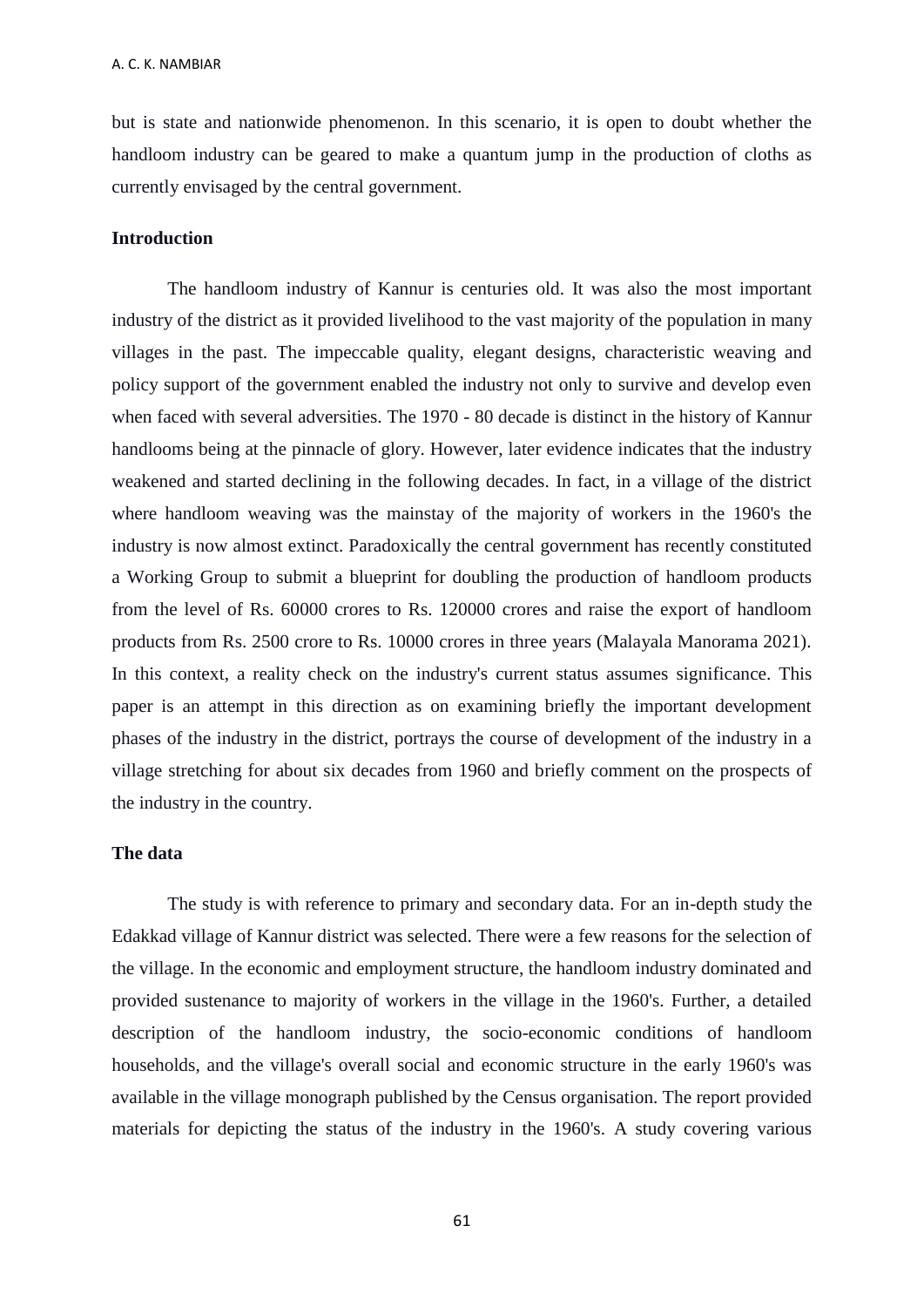aspects of the industry of the district was conducted in  $1977-78$ .<sup>1</sup> For the study, five panchayats, including Edakkad panchayat  $2$  with the highest handloom concentration, were selected. A sample of 182 units of the selected panchayats were selected by stratified random sampling method to cover various size classes of units in terms of looms and categories such as private and cooperative sectors. By periodic personal visits, the operational details of the sample units for one year were collected in a questionnaire. The same units were revisited in 1990 to assess the changes. $3 \text{ In } 2017$ , we conducted a study on the socio-economic conditions of the population and economic structure of Edakkad village for which 281 sample households were systematically selected and interviewed on personal visits with a questionnaire.<sup>4</sup> An enumeration of all household and non-household enterprises of the village was also conducted. Being a native of the village, the author witnessed the developments in the village stretching for about six decades from the 1960's and better placed to collect reasonably accurate data. The relevant findings of these studies are cited to portray the course of development of the handloom industry. Thus primary surveys, the village monograph, and visual observations were supplemented by secondary data and detailed fieldlevel discussions.

### **Origin and development of handloom industry**

In the region, weavers were traditionally Chaliyas. Though there are several versions as to the origin of the Chaliya community, the people in the region claim that they are the descendants of Salya, the Sage (Superintendent of Census Operations 1966). The childless Sage prayed to God Siva for children, and God appeared with two children in his two hands. The one on the left hand was the forefather of Edangai (leftist faction) and the one on the right side Valangai (rightist faction). These two factions, which are found in many parts of east coast communities, exist only among the Chaliyas of the west coast. Evidence indicates that the Indian cotton export flourished in ancient India (Buch 1979:11). On the importance of the industry in the region and its distinct features Renaudot, an ancient writer, commented, "in Calicut (Calicut and Kannur previously belonged to the Malabar region) garments are made extraordinarily that nowhere else are the like to be seen. They are most part mound

1

 $1$ . The study was carried out in connection with the doctoral research work of the author.

<sup>&</sup>lt;sup>2</sup> The Panchayat area corresponds with the village area.

<sup>&</sup>lt;sup>3</sup> The study was sponsored by the Indian Council of Social Science Research, New Delhi to assess the growth of handloom industry with reference to the panel data.

<sup>&</sup>lt;sup>4</sup> The study was conducted with the Senior Fellowship of the Indian Council of Social Science Research, New Delhi which was affiliated with the Institute for Social and Economic Change, Bengaluru.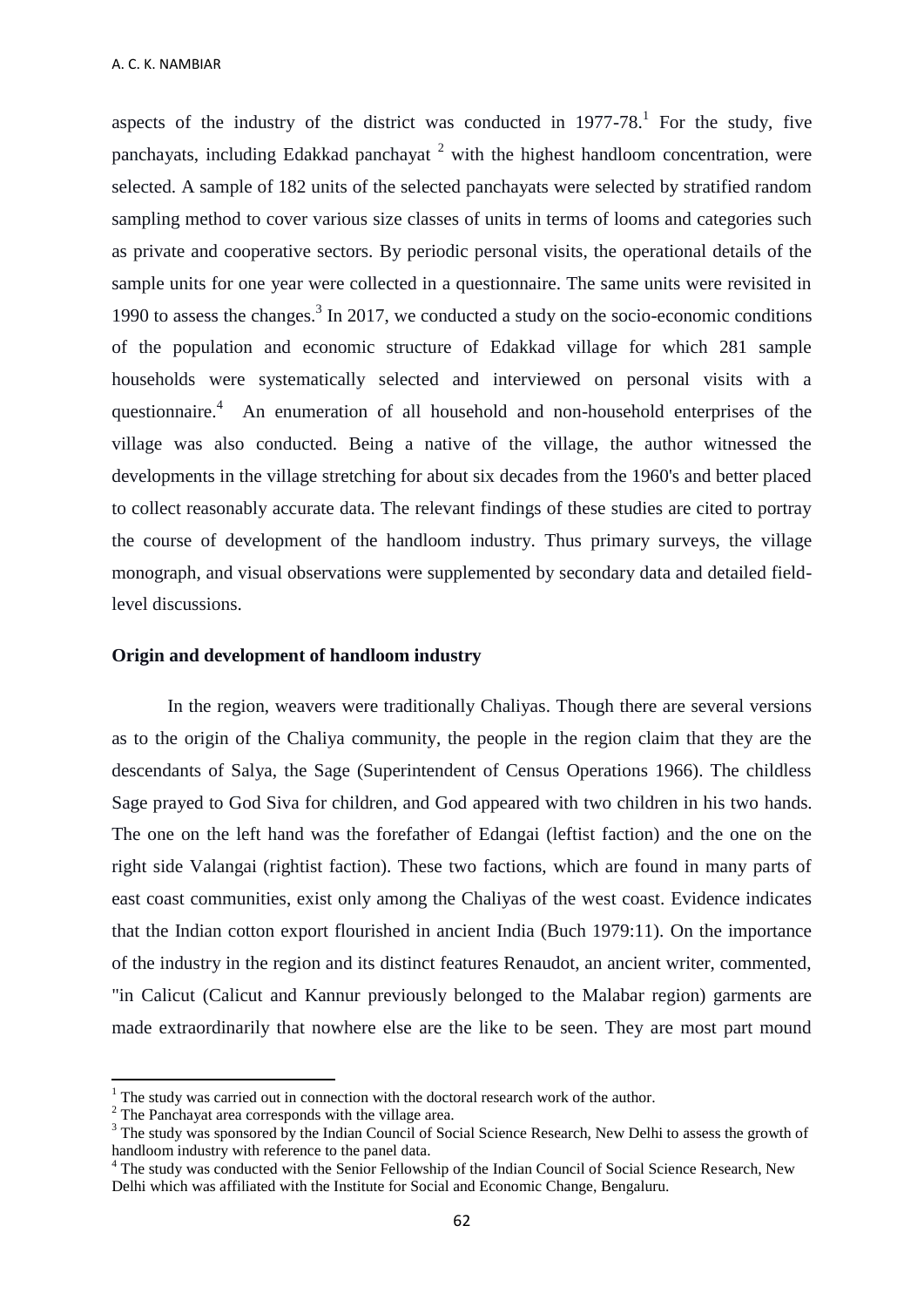woven with degrees of fineness that it may be drawn through the ring of a middling size" (Krishnamoorthy O S 1971:72). Marco Polo, who travelled extensively through Asia in 1290 AD, stated that many households in this part used to prepare cloth with the help of family members using rudimentary tools. This home-based activity changed by the middle of the nineteenth century with the entry of Basel Mission in the region. The Mission in 1844 brought frame looms from Germany and established a few handloom factories in the region in 1852. The social reform movements initiated by Sree Narayana Guru and the activities of Vakbadananda led to the gradual adoption of industrial activities by other communities, predominantly the Thiyyas (Other Backward Community) as workers and owners of units (http//:dsource.in/resource/land-looms-and-lore-Kannur/introduction). Thus, the owners of units consisted of the Chaliya community followed by the Thiyya community and they started establishing factory-type units in the district. There were units with more than 300 looms in the district in the past. Implicitly the small household units co-functioned with large factory-type units. A setback to the factory-based production occurred with the passing of the Factories Act in 1948. The fixation of minimum wage in the nineteen fifties further weakened the factory-type organization and paved the way for disorganization of production. By the late 1960's the process was more or less complete as statutory regulations were enforced strictly in the case of traditional industries. Accordingly, over the year's factory-based production declined, and in its place, many small and tiny units emerged for production of handloom cloth. Apart from labour unemployment, this opened avenues for exploitation of the labour. The Kerala State Handloom Development Corporation was established in 1968 to bring under its fold the unemployed weavers and arrest the exploitation of labour. Notwithstanding this, the private sector factory units dismantled the main production activities. As observed in the 1977-78 study, three tier decentralized units executed the main activities of winding, warping, and weaving handloom cloth in the private sector. At the top are former factory units, some of them exporting units. The units gather production orders directly from abroad or canvass orders through exporting houses based in major Indian cities or commission agents. The main production activities in-house are maintained peripheral, some of them in developing sample cloths to explore markets. The bulk of the orders are passed on to scattered units with a sample cloth or as semi-processed raw materials, mainly dyed yarn. Under them work many units, some units with facilities from dyeing of yarn to cloth weaving, some units with only warping, winding and weaving facilities and others with only small pirn winding and weaving. The last category is very tiny units, mostly homebased, gathering work from the second category. In suitable form, work orders are made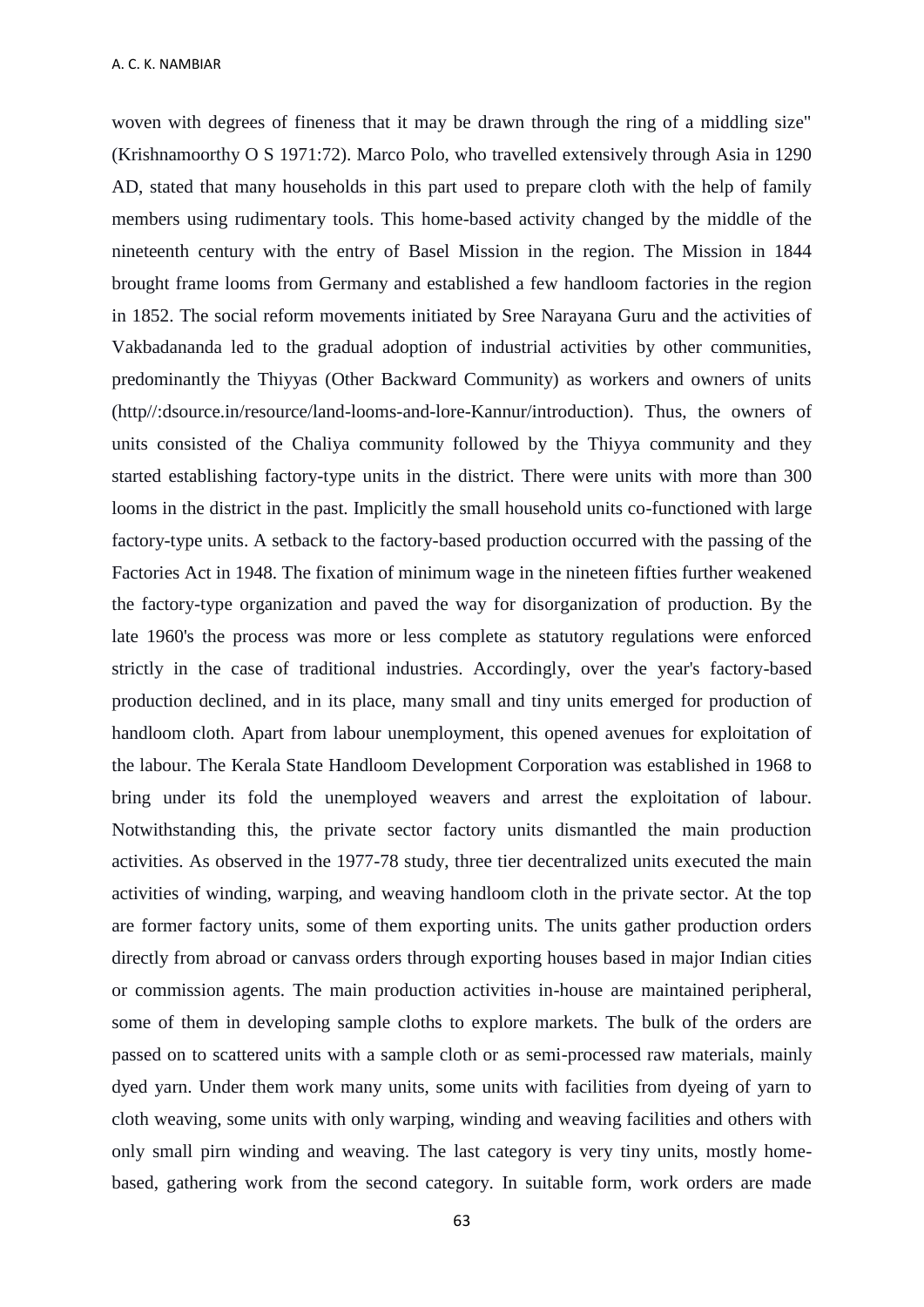available. Many second category units also organized production on their own by canvassing orders through commission agents. Most of the last two categories were former factory workers induced by the factory owners to set up their own units by offering looms and accessories free or at nominal cost. They gave up the factory job under the illusion of becoming owners of handloom units. Thus over the years, a four-tier decentralized production organization came into existence.

Even in this fluid state, the industry witnessed a major boom by the late 1960's with the introduction of a product called Kannur crepe (the fabric with a crimp appearance). It was a hot cake in the western countries and brought about unprecedented prosperity. In the history of development, the industry was at the zenith of glory. The de-centralised production units further expanded the production base. Some new units emerged to meet the export demand leading to the acute shortage of labour and pronounced wage rise. Several workers shifted from other traditional industries to handloom weaving. The margin enjoyed by the units was also high, and all industry stakeholders shared the prosperity. This also led to the expansion of hotels and restaurants, transport, construction, demand for consumer items etc. This developmental effect was felt in several other handloom areas including the neighbouring state of Tamil Nadu, as work orders were passed on to them by establishing links. This was also a strategy adopted by the main units to arrest wage rise. Thus, the Kannur handloom industry, dominated by the private sector<sup>5</sup> in the 1970 decade came to occupy a much more pivotal role in producing and exporting handloom products. It is estimated that accounting for hardly 2 percent of total handlooms of the country (Estimate's Committee 1977-78:211), Kerala rolled out nearly one tenth of the total handloom output of the country (Indian Institute of Foreign Trade 1975:195). The estimated export was nearly third of the total handloom exports of the country (Nair 1977). Kannur accounted for a large share as the district accounted for 44.60 per cent of total looms in the state in 1976 (Directorate of Handlooms 1976:85-86) and is estimated to have contributed 98 percent of total handloom exports of Kerala (http//:filmingindi.com/blog-post/Kannur-the-handloom-city-of- Kerala-India/). The district's estimated daily output of handlooms was placed at 5 lakh meters daily then (District Planning Office 1980:44). Kannur taluk has the largest concentration of looms and units within the district. The Taluk accounted for 46. 29 percent of handloom units and

<sup>&</sup>lt;sup>5</sup> In the total looms of the state under cooperative fold in 1984 the share of Kannur district where concentration of looms was highest was only 9.18 per cent (See Director of Handloom 1986:8).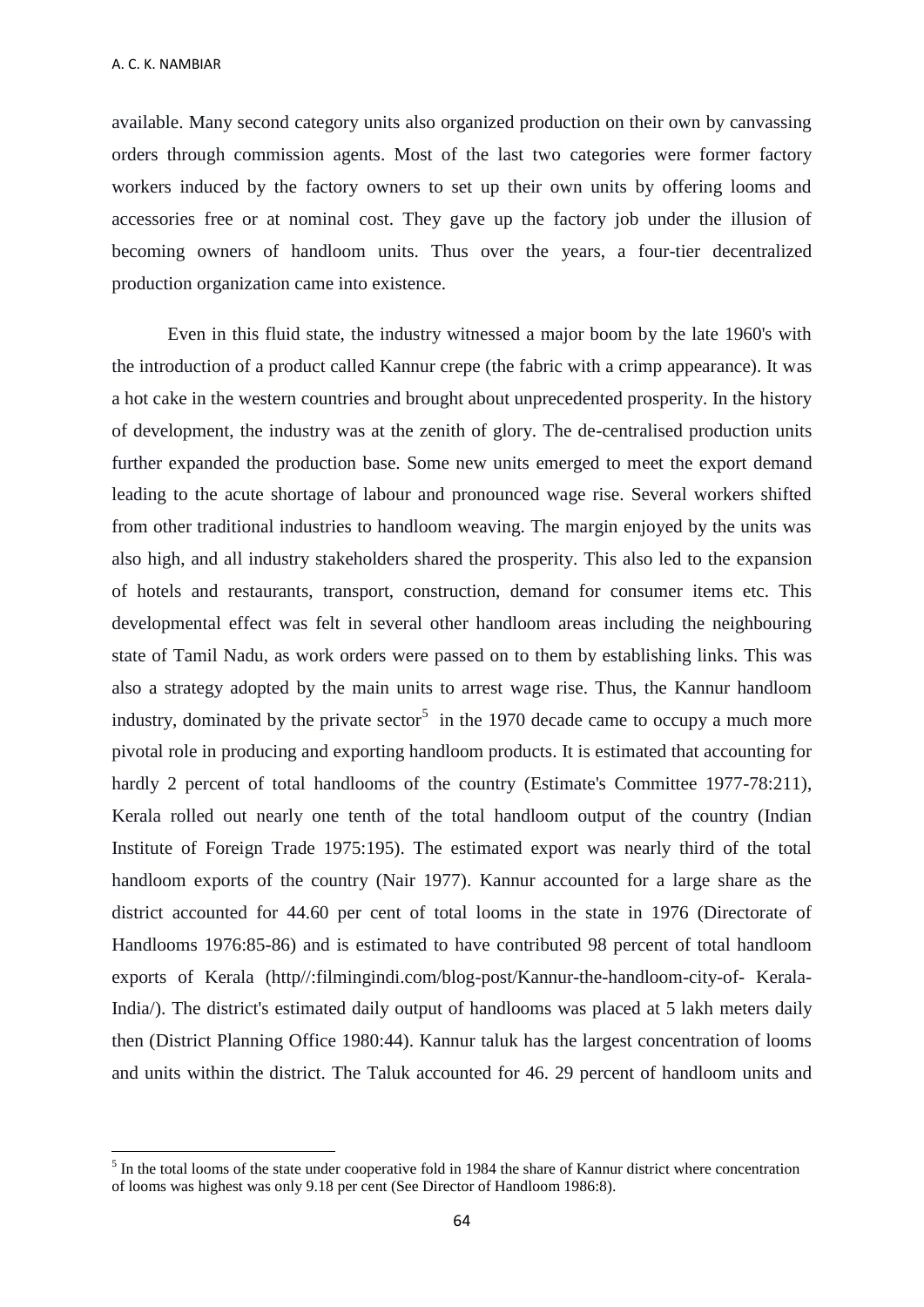56.67 percent of total looms of the district (Directorate of Handlooms 1976:85-86).<sup>6</sup> Implicitly most of the production and export of Kerala originated from Kannur taluk. The major products of the area are exported to UK, USA, Germany, Italy, and France. The Kannur handloom product even figured in the bedspread collection of the US President (Times of India 2014). The town figured as one among the four export centres of India besides Karur, Panipat, and Varanasi in the country. The Kannur town also once came to enjoy Town of Export Excellence of Government of India (filmingindi.com/blogpost/Kannur-the-handloom-city-of- Kerala-India/).

To some extent, the institutional infrastructure facilities set up in the area enabled the industry to emerge into prominence. As early as the 1960's a Polytechnic with a textile technology course and a cooperative spinning mill were set up. In 1968 the Kerala State Handloom Development Corporation came into existence with headquarters in Kannur. Many weavers were brought under cooperative fold by promoting several primary cooperatives societies with an apex body known as Hantex. Setting up two industrial-type cooperative units with all in-house production facilities in Kannur Taluk was a unique venture. The Institute of Handloom Technology and a Weaver's Service Centre were other notable institutions functioning in the Taluk. However, the tempo of growth the industry could not sustain as in the later decades, the industry started declining.

# **The decline of the industry**

1

To depict the declining trend, first we consider the result of our panel data of 1977-78 and 1990. The data revealed, out of 182 functioning sample units in the 1977-78 study, 44 private sector units (24.18 percent) in 1990 were reported as closed permanently, and the marketable assets were disposed of or the woods were used for other purposes. Three fourths of units were closed in the post-1980 decade. All closed units belonged to the dependent category. In the working units also there was a decline in the number of looms. Among the working units, the decline in loom was 23.64 percent. Though all categories of private units reported a decline in looms, the largest decline in looms was among the second and third tier categories undertaking piece works. In the cooperative sector, the decline in looms was very marginal, 0.86 percent. Among the factory units, on average, 15.6 looms per unit declined. The declining trend is further evidenced by our village-specific study.

<sup>&</sup>lt;sup>6</sup> This includes the looms of present Kasargod and part of Wayanad districts which were carved out of the Kannur district later.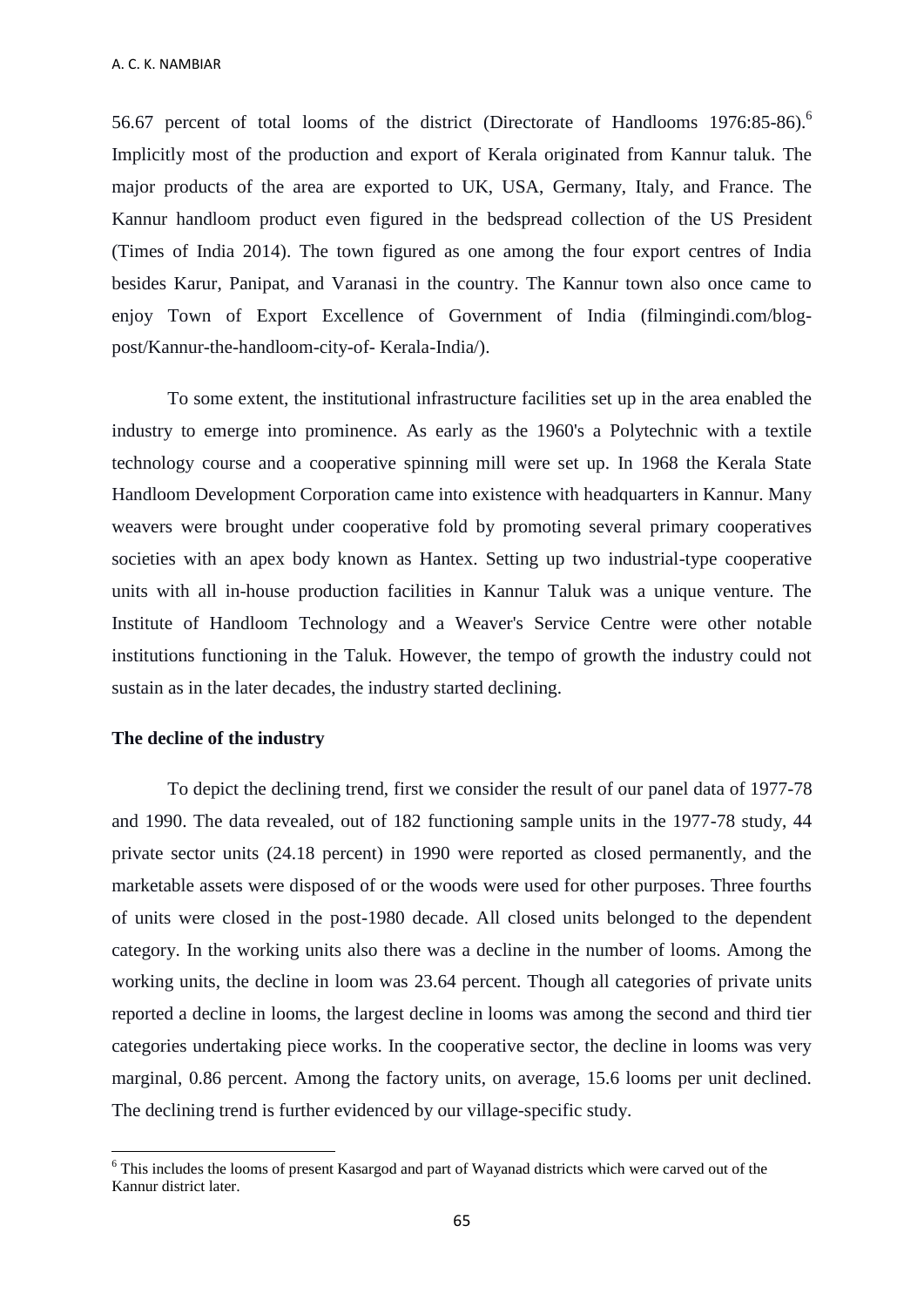In the economic structure and employment of Edakkad village, the handloom industry dominated in the nineteen sixties. The Kuttikkakom desom of the village was mainly a Chaliya theruvu (street) as there was a large concentration of handloom units and weaver households. It was one of the important handloom centres of the district historically, as many units within and outside the village were provided with work orders by a few large units of the area. On all Saturdays afternoon, the accounts were settled, and heavy crowding took place in the area giving the impression of a festival. A temporary market also functioned on the day. In addition, there were units dispersed throughout the village, mainly owned by Ezhava community. Thus the murmurings of the shuttles were audible everywhere in the village in the daytime. Most of them were private individual units. The size of the units in terms of employment ranged from more than 100 workers to only two or three persons. As per the 1961 census, out of 52 handloom units in the village, 22 provided regular employment to 10 or more persons, 24 between 5-9 workers and others less than 5. A few households controlled the industry. The large units sub-contracted works in a suitable form to small units. Units employing 1 or 2 looms operated within the premises of the houses were hardly better than wage earners. Most of them were fly shuttle looms, and very few pit looms were reported. The chief products of the village were coloured lungis, shirting, very fine varieties of bedspreads, and furnishing cloths. The products were able to withstand the competition of mill products and found markets even outside the state and country. Some of the products enjoyed great demand among the plantation labourers of Bengal and Assam. In marketing, the commission agents acted as intermediaries. In the industrial sector, nearly three fourth of the income of the village was generated by the handloom industry. In different capacities, the handloom also employed about 50 per cent of the total workers of the village (Superintendent of Census Operations 1966:127). By the middle of the nineteen fifties, two handloom cooperative societies were set up, and one was the industrial type cooperative unit with 127 looms. Also, the Institute of Handloom Technology and the Polytechnic was established in the village.

The industrial profile of the village in the district in 1961 attests to the dominance of the handloom industry (Table 1). Observably, the handloom industry accounted for 55.32 per cent of total units, followed by tobacco products 21.28 per cent and cotton spinning 9.57 per cent. Altogether the textile related and tobacco industries (mainly beedi industry) dominated, accounting for 86.17 per cent of total units.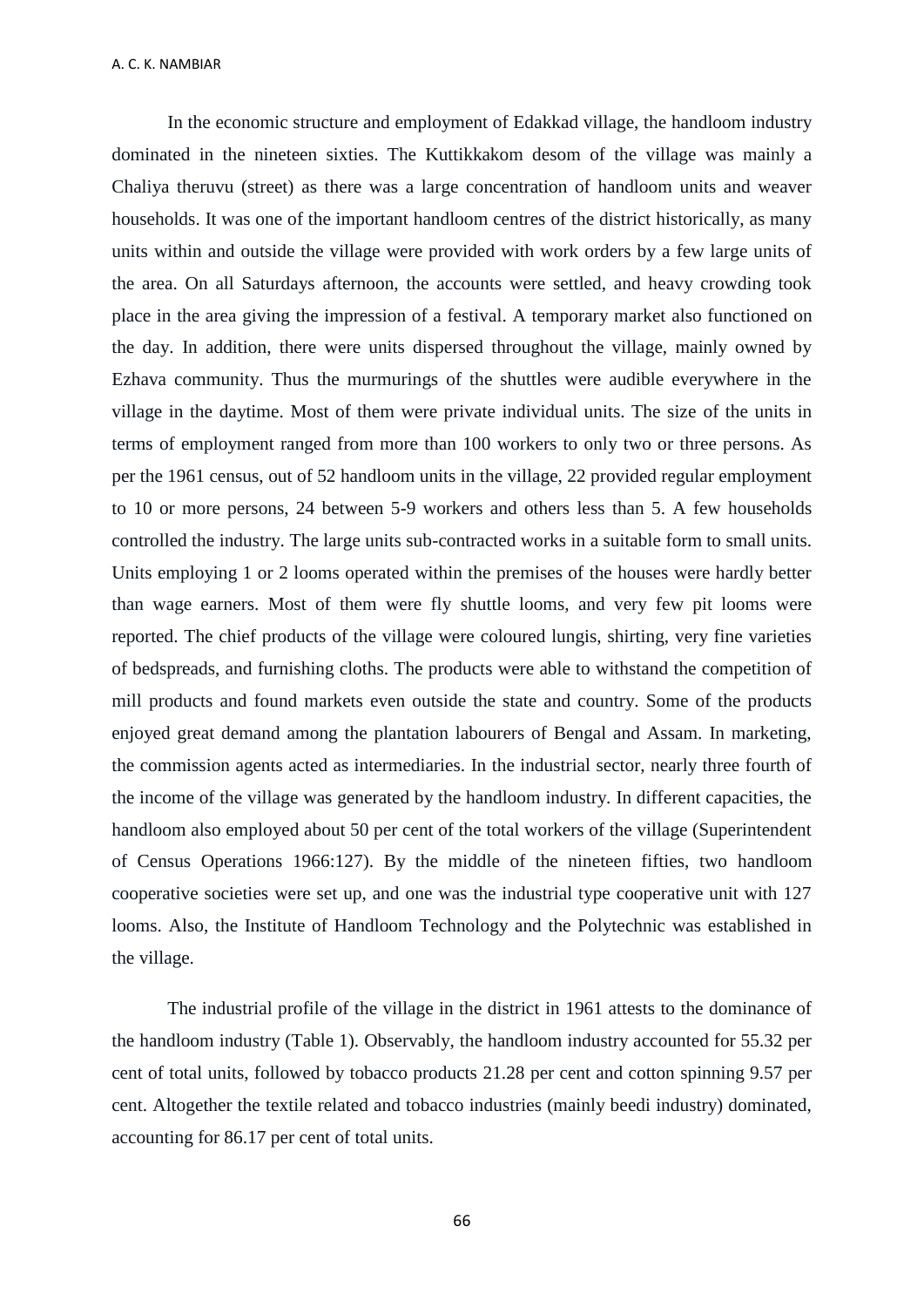| <b>Type of industry</b>     | N <sub>0</sub> | $\frac{6}{9}$ |
|-----------------------------|----------------|---------------|
| Food processing             | 2              | 2.13          |
| Edible fats and oils        | 3              | 3.19          |
| Tobacco products            | 20             | 21.28         |
| Cotton spinning             | 9              | 9.57          |
| Handloom                    | 52             | 55.32         |
| Textile garment             | 3              | 3.19          |
| Hardware, engg.<br>products |                | 1.06          |
| Jewellery                   | $\overline{4}$ | 4.26          |
| Total                       | 94             | 100.00        |

**Table 1:** Industrial profile of Edakkad village in 1961

Source: Superintendent of Census Operations (1966:136)

In this background, if we look at the later developments of the industry, the evidence indicates that the decline of industry in the village was accelerated. Even in 1977-78 it was observed that only one factory unit functioned in the village and all exporting units were located elsewhere. By 1996 beedi rolling emerged as dominant in employment, accounting for nearly three-fifth of total employment, followed by power loom units and a steel mill (Table 2). The handloom industry turned out to be of peripheral importance employing 4.29 percent of total workers. The plight of handloom cooperatives too ran parallel as while one weaver's cooperative society winded up the activity, the other industrial-type cooperative unit considerably downsized the handloom production. In our 2017 Edakkad village study, we did an extensive search for handloom units. It was found that the handloom activities have become almost extinct as we could identify only two units, one each in the private and cooperative sector. The private sector unit operated five looms, and the same was working for the Khadi Board. In the surviving industrial type handloom cooperative unit, only five looms were working, and thus in effect, in the entire village, only 5 handlooms were producing cloth. Further from the listing of establishments of the village, it was found that there were 81 industrial units, out of which two were handloom units. None among the workers of our sample households belonged to the handloom industry. Manifestly handloom industry that provided sustenance to most village workers in the nineteen sixties is almost extinct now.

**Table 2:** Distribution of units and workers by nature of industry in 1996

| <b>Type of industry</b> | No of units | $\frac{0}{0}$ | No. of workers | $\frac{6}{9}$ |
|-------------------------|-------------|---------------|----------------|---------------|
| Flower mills            |             | 5.02          |                | 0.90          |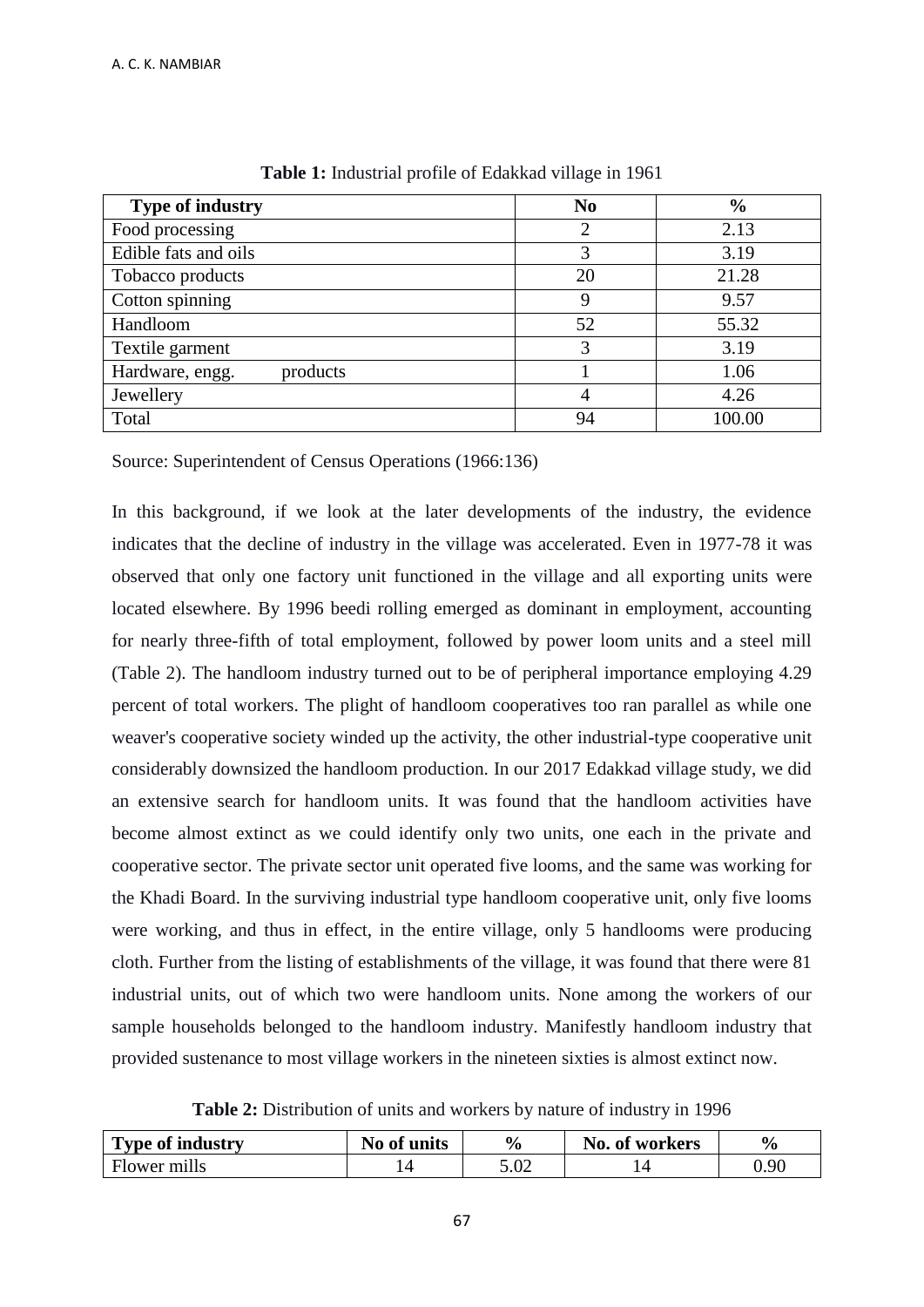| Powerlooms            | 93             | 33.33  | 161  | 10.31  |
|-----------------------|----------------|--------|------|--------|
| Handlooms (private)   |                | 0.36   |      | 0.32   |
| Handloom cooperatives |                | 0.36   | 62   | 3.97   |
| Hosiery               | 9              | 3.22   | 20   | 1.28   |
| Welding               | 9              | 3.22   | 30   | 1.92   |
| Workshops             |                | 2.51   | 98   | 6.27   |
| Leather               | $\overline{2}$ | 0.72   | 40   | 2.56   |
| Steel company         |                | 0.36   | 85   | 5.44   |
| Beedi rolling centres | 119            | 42.65  | 925  | 59.22  |
| Others                | 23             | 8.24   | 122  | 7.81   |
| Total                 | 279            | 100.00 | 1562 | 100.00 |

Source: Edakkad Panchayat (1996:21)

# **The problems of the industry in the area**

While the industry's problems, in general, are well documented, we outline some of the regional-specific problems of the industry.

One of the primary reasons for the decline of the handloom industry in Kannur is the developments in the labour market. There was an acute shortage of labour for traditional occupations, especially for industries like handloom. One of the reasons is the wide disparity in the wage rate. Over the years the disparity was on the rise and we found that in 2017 for a casual male agricultural labour the ruling wage rate was Rs. 850 and female Rs. 500 with two times reasonable food provision. In construction for male labour the daily wage is above Rs. 1000. For all other casual occupations, the daily earning was not less than agricultural labour. On an average, a handloom weaver in the sub-contracting category executing most of the production activities in handloom industry is able to earn in the region of Rs. 150 in 2017 for 8 hours of work. Even in the cooperative and factory sectors where statutory wage is paid the labour earning is far less and not comparable to other sectors (except beedi rolling work). Given the low wage, it is doubtful any male labour was attracted to the industry in the past few decades. Traditionally weaving was exclusively done by male labour, and for a brief period, female labour filled the gap. This also soon evaporated. Thus we have found that most current male workers are in the old age group of 65 plus and females in the upper middle age group. Further, there was sustained aversion to manual work among the new entrants in the job market, especially males, and this also led to a shortage of labour for traditional industries. The Gulf migration can also be cited as one of the indirect reasons for this labour market development. Migration no doubt generated beneficial effects. Nevertheless, it has got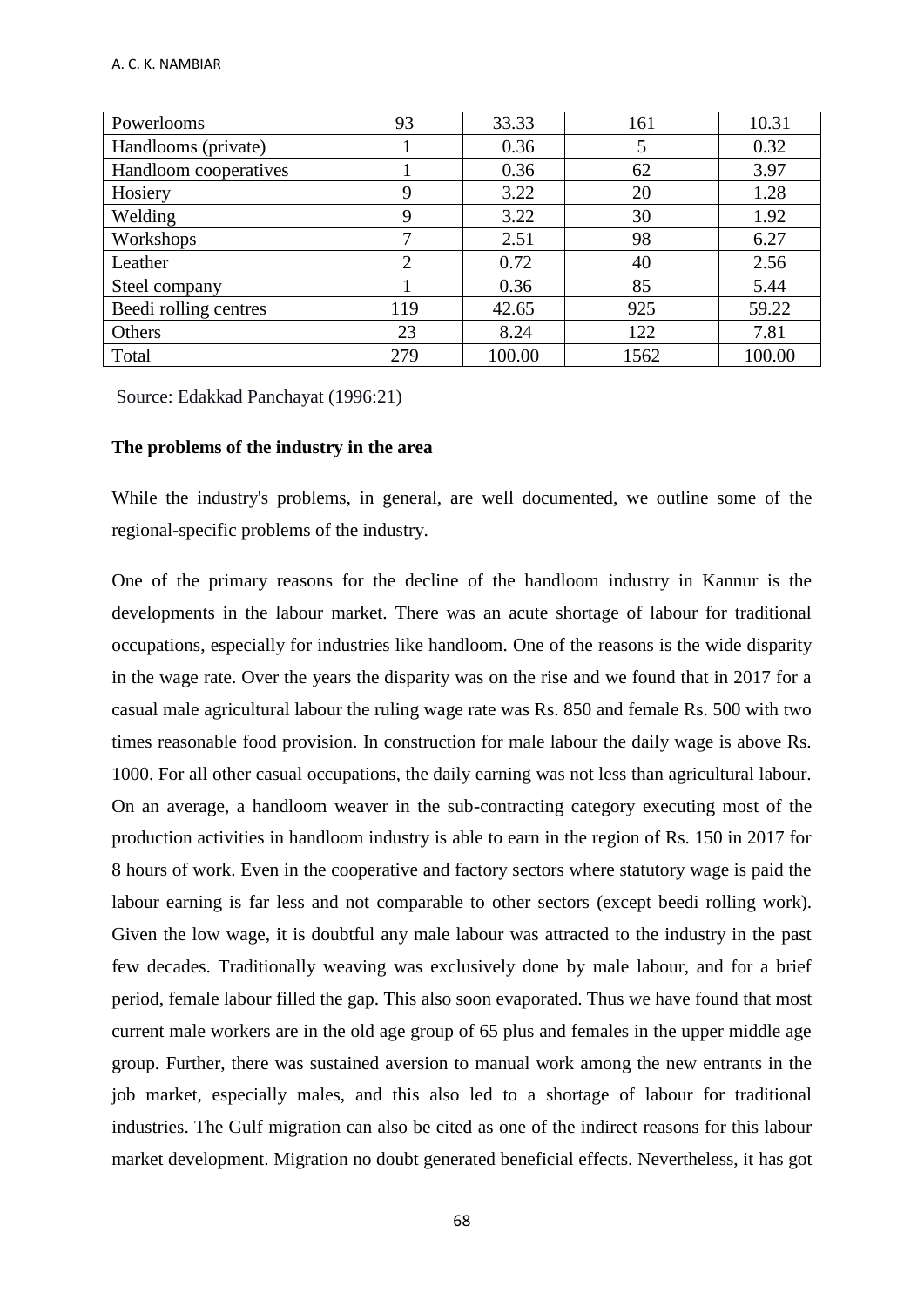its adverse impacts. A profound influence among the youngsters and the parents is generated, and their aspiration boils down to Gulf migration. This has been considered as a fast safety net for realising economic betterment. Thus even educational advancement often got side lined besides labour supply to manual works. Further, given the shortage of labour, the remittance induced spending for construction activity led to a steep rise in the wage rate for construction labour. In the scenario, on the one hand, the capable male labour of traditional industries shifted to construction jobs and, on the other hand, created wide wage disparity. Some activities like agriculture and local construction have no mobility and were forced to absorb the shock. Our finding is that though for a few years, the paddy farmers absorbed the shock for a brief period later, they abandoned paddy cultivation. Due to labour scarcity and high wages in garden land development, works are currently being compromised. However, the traditional industries like handlooms' pronounced wage hikes cannot be absorbed as they have to compete with the products of other places. In this predicament, the only option was first to downsize the activity in tune with the availability of labour and then quit gradually. This was the course of development of the handloom industry. This trajectory of change is not confined to the village. It is witnessed throughout Kerala in various degrees.

Another reason is the emergence of a situation in which the operation of the subcontracting units became unviable. Over the years the margin enjoyed by the units was getting squeezed due to competition for work, mainly from Tamil Nadu. Thus the rate for subcontract got aligned with the rate at which the work orders can be executed from Tamil Nadu where the wage rate was very low. In this predicament wage too gets compromised. We found that in 1990 the cooperative and factory units following statutory obligations paid on an average Rs. 32 for weavers. Whereas as the average earning of a weaver in the sub-contracting category was Rs. 15. Thus on the one hand labour became scarce and on the other hand the operation of the units turned out to be unviable forcing the owners to quit the industry. As mentioned above, the panel data revealed that all the closed units belonged to the sub-contracting category. The plight of a unit may be cited. Elimban Textiles of Muzhappilangad panchayat was started as a partnership firm in 1971 with nine looms and other allied facilities, including dyeing managed by one of the partners, Dasan aged 29, at the time of our study in 1977-78. For main works, hired labour was employed. The female family members did the ancillary work of pirn winding. Dasan also actively participated in all the main works. In the 1990 study, we noted that the unit's operation came to a permanent halt in 1985. All the looms were damaged and used as wood. Dasan took up the job of the driver in a private bus. The

69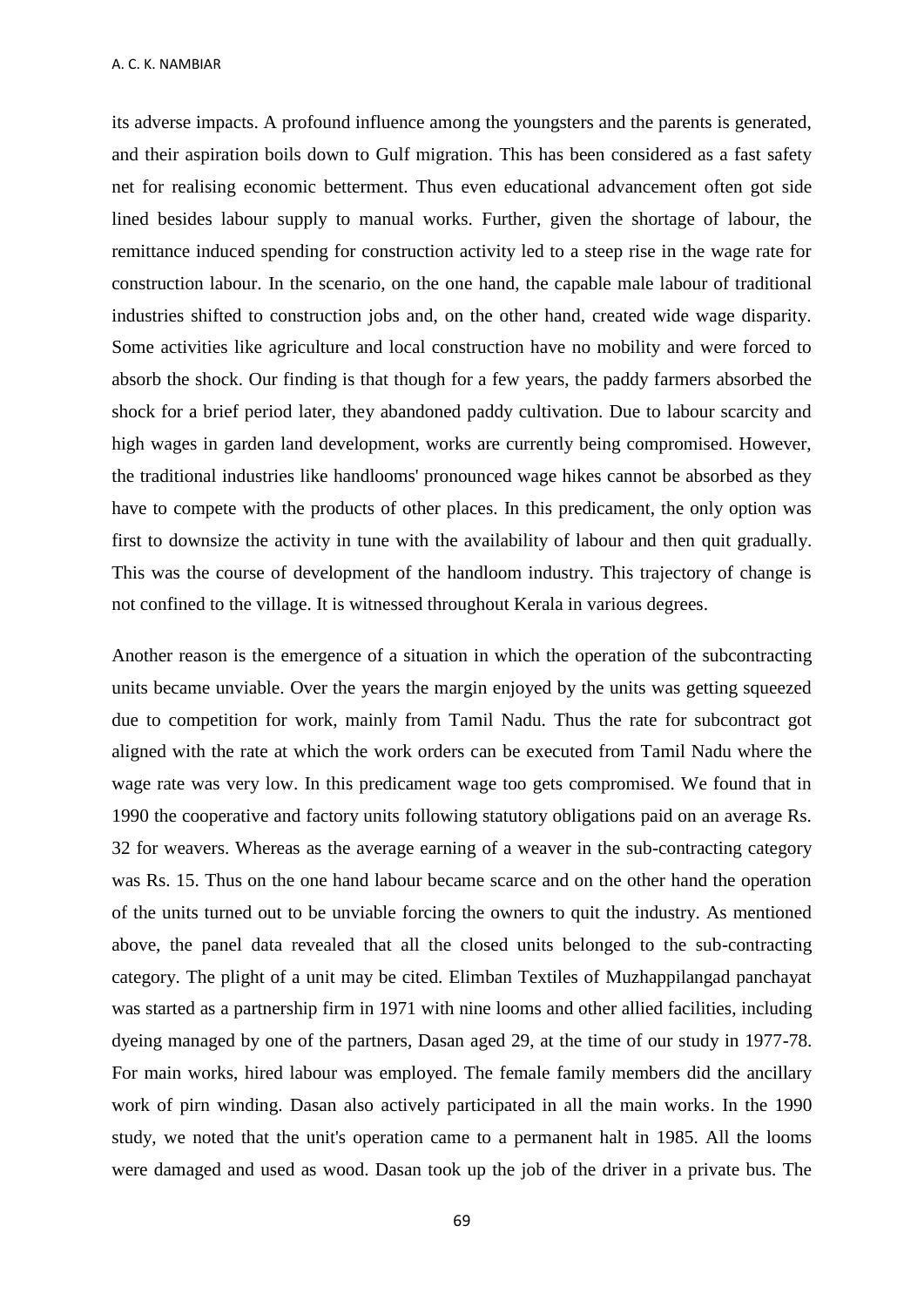female members of the household then undertook winding works available in the vicinity to augment the household income. The reason cited for closure was the un-remunerative price on the sub-contract works.

A natural calamity associated financial loss of units also affected the industry. To many factory units, an important order source was from exporting houses based in Mumbai. Around nineteen-eighties, most of the clothes sent by several units were damaged in flooding leading to substantial financial losses. While some units unable to withstand the crisis closed permanently, some slipped into the category of dependent units. The experience of a firm is testimony to this development. In the 1990 study, we noted that till 1980 Vinayaka Textiles of Kanhirodu Panchayat (one of our sample units) functioned independently by canvassing orders through commission agents of Mumbai-based exporting firms. The cloth sent to Mumbai worth Rs. 3.5 lakhs got damaged before taking delivery by the exporting firm. As the exporting firm refused to take delivery of the consignment, the firm was compelled to recall the goods. Due to ignorance, the consignment on return was opened without informing the insurance firm. Citing this, the insurance claim was denied. The firm was forced to sell the goods in the local market at throw-away prices. As the bank credit availed for the consignment could not be repaid, the issue went to Court. The Court finally ordered for the attachment of the firm's property, and after that a compromise was struck with the bank by which the firm agreed to remit monthly Rs. 2000 to the bank. Unable to withstand the loss, the firm's status slipped to the sub-contracting category of units.

During the boom period, profit greed led to widespread compromise on the quality of products. One strategy was to produce on power looms and market as handloom products. Also, several units shifted their production activity to Tamil Nadu where labour cost was too low and compromised on quality. During the field work we noted that independent units experienced cancellation of orders very frequently citing quality problems. Such risks were also forced to be shared by the sub-contracting units.

For Kannur handlooms, there was a segmented market given the product quality. With the introduction of a crepe variety of cloths, the private units, in particular, more or less fully engaged in production of crepe variety of cloths bypassing the traditional market. Over the years, the traditional markets were lost, and the crepe variety associated boom also vanished. Here it is pertinent to note that the scope for skill development and technology transfer became easy with the establishment of institutional infrastructures like Institutes of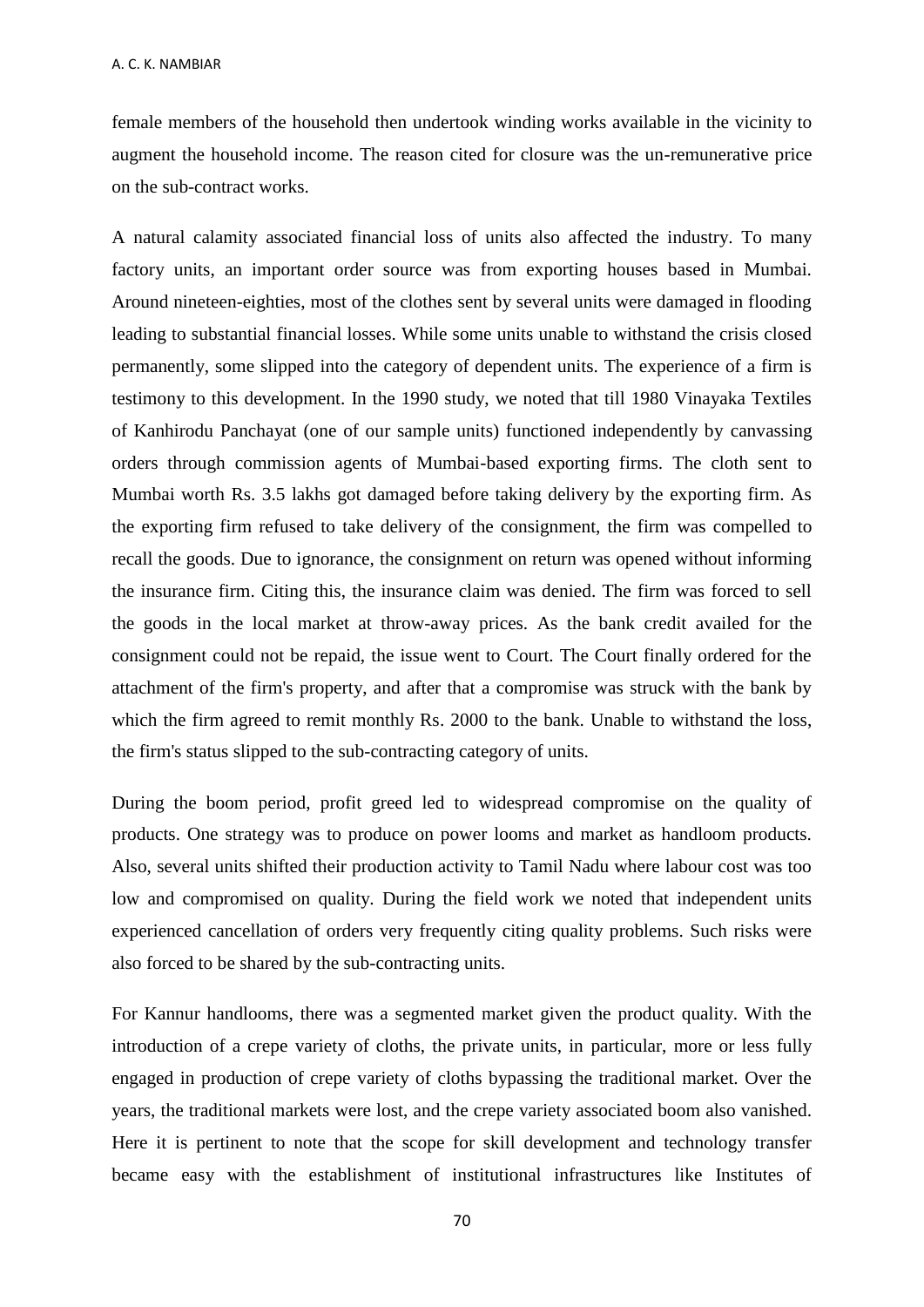Handloom Technology, Weavers Service Centres, and Common Facility Centres in various handloom centres in the country. This also led to the loss of the segmented market.

### **Prospects of the industry**

Given the proposed target set for handloom production, a brief comment may be made on its prospects. Some facts attest that the scenario depicted above is not a region-specific issue but a state and nationwide phenomenon. The difference is only in the magnitude of the decline, the decline being sharp in Kerala. While in 1984, the total number of handlooms in the state was placed at 95000 (Director of Handlooms 1976:4) by 2019 the number of looms in the state is reported as 10728, 88.71 per cent decline (Development Commissioner for handlooms 2019:143). As per the 2019 Handloom Census, the share of Kerala in total looms of the country and workers turned out to be minuscule, 0.39 per cent and 0.62 per cent, respectively. The state no longer figure as a significant handlooms cloth producing state.<sup>7</sup> Coming to the all India level, it is estimated that in the early nineteen nineties, there were 39 lakhs handlooms employing 84 lakh persons (Hindu 1993). Against this, the latest all India handloom census reports the total looms as 27.01 lakhs and workers as 35.22 lakhs). Over the years, the decline in handlooms was 30.74 per cent and workers 58.07 per cent. The census also reports the average household income of the majority of handloom households (67.1 per cent) from all sources as Rs. 5000 with an average employment of 206 days in a year and 1.12 handloom workers per household (Development Commissioner for Handlooms 2019::17,18). This works out roughly Rs. 170 as the daily earnings of a handloom worker. In this predicament It is doubtful any new labour will be attracted to the industry. The scope of raising the person-days of existing labour is marginal given the current average annual employment days. Besides, there is the question of additional capital requirement, and here private investment is hardly attractive. Given the scenario, it is doubtful whether the industry can be geared for a major quantum jump in production.

## **Conclusions**

1

The handloom industry is one of the most ancient and important industry in terms of employment in India. After independence, several protective and developmental measures were adopted, and the industry continued to play a meaningful role for several decades.

 $<sup>7</sup>$  In the list of significant handloom production states in 2019 Handloom Census Report Kerala state is not</sup> included.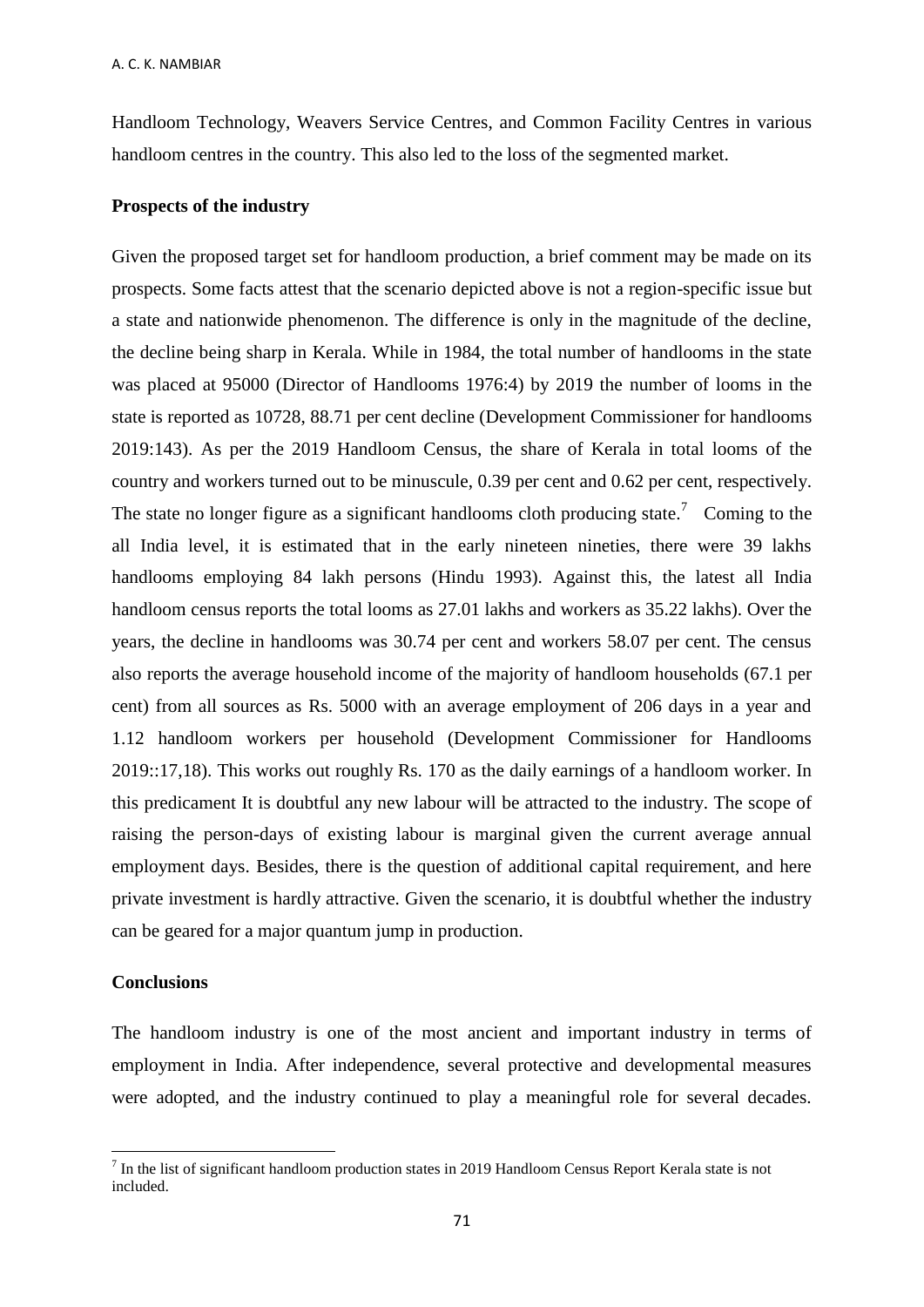However, the contemporary development is that the industry is on the decline. This paper depicts this development course of the industry with reference to Kannur district where there was highest concentration of handloom in the state. The results of a panel data of handloom industry of the district in 1977-78 and 1990, an in-depth study of Edakkad village of Kannur district in 2017, and secondary data formed the basis for the study. Even in the ancient era the district was known for production and export of handloom cloth. The Basal Mission pioneered in introducing technical and organisational change in the industry in the mid eighteen fifties by importing frame looms and setting up of factory units. Thus over the year's frame looms became more popular and many factory units also emerged. However, the industry got more disorganised in the post independent period as a result of the enforcement of Factories Act and minimum wage legislation. Thus in the private sector which is dominant in the district under the factory units a three tier set up emerged for executing main production activities. Still the industry of the district came to play a vital role in the production and export of handloom products of the country in the nineteen seventies as it is estimated that nearly a third of export of handloom products originated from the district. However, the industry weakened later and over the years was on the decline. The available evidences also indicated that this declining phenomenon is not only region-specific but state and nationwide. In fact, the decline is more accelerated in the state as the state now even does not figure as a significant producer of handloom cloth in the country. While, the industry's problems in general are well documented, an examination of the specific reasons for the industry's steep decline in the region reveals acute labour scarcity, low wages, unviability of operation of units, unforeseen financial loss and loss of segmented markets as some of the region's problems. In this scenario, it is open to doubt whether the handloom industry can be geared to make a quantum jump in the production of cloths as currently envisaged by the central government.

{A substantial part of this paper forms part of a larger study undertaken by the author under the Senior Fellowship of the Indian Council of Social Science Research, New Delhi affiliated with the Institute for Social and Economic Change, Bengaluru. The financial assistance of the Council and the academic support of the institute is gratefully acknowledged}

#### References

Buch. M.A. (1979), *Economic Life in Ancient India*, R. S. Publishing House, Allahabad.